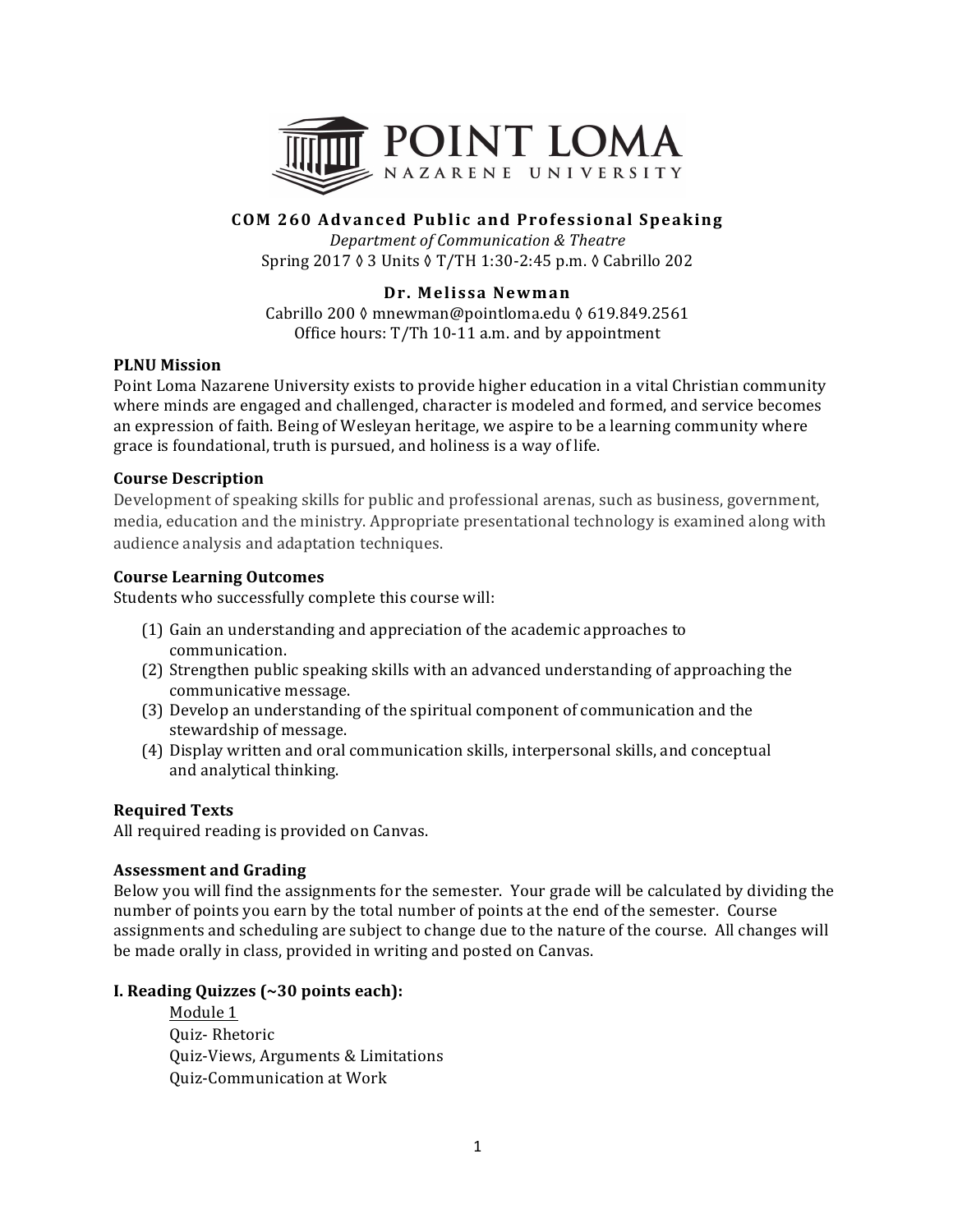Module 2 Quiz- Peace & Authenticity Quiz- Christ & Culture/Veritas Forum

Module 3 Quiz- Invitational Speaking & Storytelling Quiz-Humor & Communication

## **II. Intro Speech and Goal Setting Paper (25 points)**

#### **III.** Speeches (100 points each)

Students will prepare and deliver one speech in each module.

#### **IV.** Speech Outlines (15 points each)

Students will submit a hard copy of their speech outline before presenting.

#### **V. Written Assignments (Points vary)**

Students will submit a variety of writing assignments in each module.

#### **VI. Participation**

Points will be deducted at the professor's discretion for excessive absences and/or disruptive behavior (walking in and out of class, talking, etc) during lecture.

### **Grade Scale**

A- = 90-93%; A = 94-100: Excellent (exceptional, superlative presentations, engaged in class *lecture and discussion, attendance, posture, interest, etc. Comprehensive excellence is needed for a superlative grade in this course*.

B- = 80-83%; B = 84-87%; B+ = 88-89%:Above average

 $C - 70-73\%$ ;  $C = 74-77\%$ ;  $C + 78-79\%$ : Average (*mediocre, passable, fair, midpoint between extremes of excellence and failure.)*

D- =  $60-63\%$ ; D =  $64-67\%$ ; D+ =  $68-69\%$ :Below average

F = 59% and below: Failure (*omission or lack of satisfactory performance of action or task, inadequate, impassable, etc.)* 

#### **Method of Instruction**

The course is taught through lecture, discussion, class activities, and a semester project all designed to help you develop critical thinking abilities as they relate to organizational life. Lectures will often introduce material beyond that which is covered in readings and will assume information supplied in the text. Lecture and text should complement, not substitute for each other. It is your responsibility to come to class ready to think, challenge, analyze, and apply the material covered. Additional norms include:

1. Students are expected to attend class and be on time. *Failure to make presentations on* schedule will result in a failing grade for that presentation. Make up dates will not offered. In the event of absence students seek missed information/notes from classmates.

2. All written work must be typed, and attention should be paid to form (including grammar, punctuation, spelling, APA formatting and general appearance) as well as content.

3. Integrity is of great importance. Plagiarism of any sort will not be tolerated and will result in a grade of " $F$ " for the project and possibly the course. See university notifications below for specifics.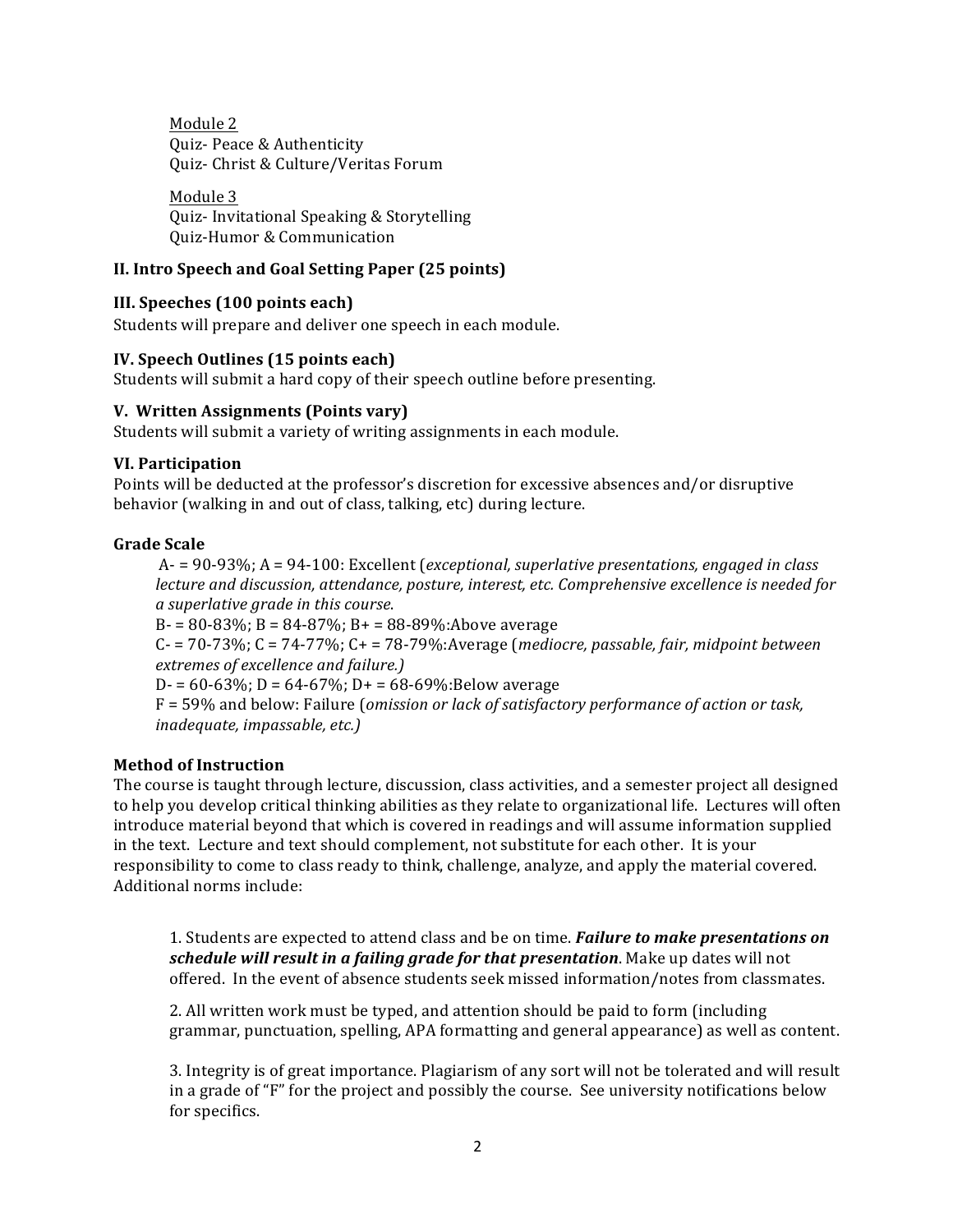4. Classroom disruption by cell phones or other electronic devices (i.e. text messaging) is prohibited. All laptops, cell phones and similar electronic devices must remain turned off and out of sight for the duration of class. A student may face a zero and/or failure in the class if an electronic device is used for cheating during a test.

5. Please DO NOT disrupt class while students are presenting. This includes walking in/out of the classroom. Also, please do not carry on side conversations while the professor is lecturing or during discussion. You can never show too much respect for your professors. Disruptions will result in points lost from participation grade at the professor's discretion.

6. Due to special circumstances, the possibility exists for this class to be converted to an online class in Canvas if the professor takes medical leave during the semester. All assignments and due dates will remain the same except for the Leadership Consultant Project, which will be converted to an academic paper to be submitted online.

6. This syllabus serves as the contract between the students and professor. Your continued enrollment in the course serves as agreement to abide by the policies and information set forth here within.

#### **Course Schedule**

Please note: Due to the nature of this course, the schedule is subject to change. All changes will be posted on Canvas and announced in class. Follow the Reading Guide provided by professor.

Jan 12-Feb 16: Module 1: History of Communication

Feb 21-Mar 30: Module 2: The Spiritual Component of Communication

April 4-April 27: Module 3: Approaching the Message

May 4 Final Exam

#### **Attendance & Participation**

Regular and punctual attendance at all classes is considered essential to optimum academic achievement. If the student is absent from more than 10 percent of class meetings, the faculty member has the option of filing a written report which may result in de-enrollment. If the absences exceed 20 percent, the student may be de-enrolled without notice. If the date of de-enrollment is past the last date to withdraw from a class, the student will be assigned a grade of W or WF consistent with university policy in the grading section of the catalog. Every absence in this class will result in a five point deduction from final points earned. See Academic Policies in the (undergrad/graduate as appropriate) academic catalog.

#### **Course Credit Hour Information**

In the interest of providing sufficient time to accomplish the stated Course Learning Outcomes, this class meets the PLNU credit hour policy for a three-unit class delivered over 16 weeks. Specific details about how the class meets the credit hour requirement can be provided upon request.

#### **Academic Honesty and Dishonesty**

Students should demonstrate academic honesty by doing original work and by giving appropriate credit to the ideas of others. As explained in the university catalog, academic dishonesty is the act of presenting information, ideas, and/or concepts as one's own when in reality they are the results of another person's creativity and effort. Violations of university academic honesty include cheating, plagiarism, falsification, aiding the academic dishonesty of others, or malicious misuse of university